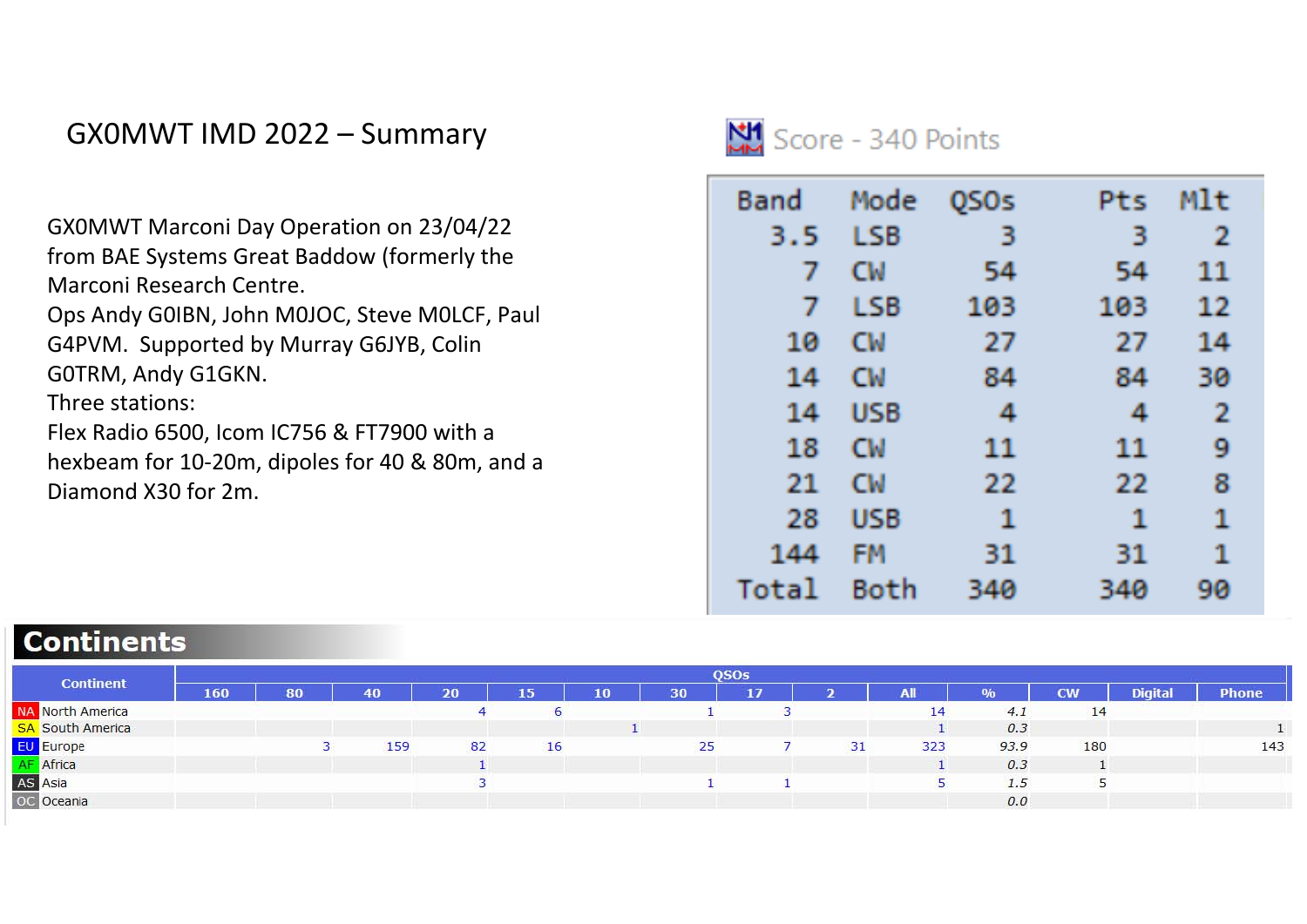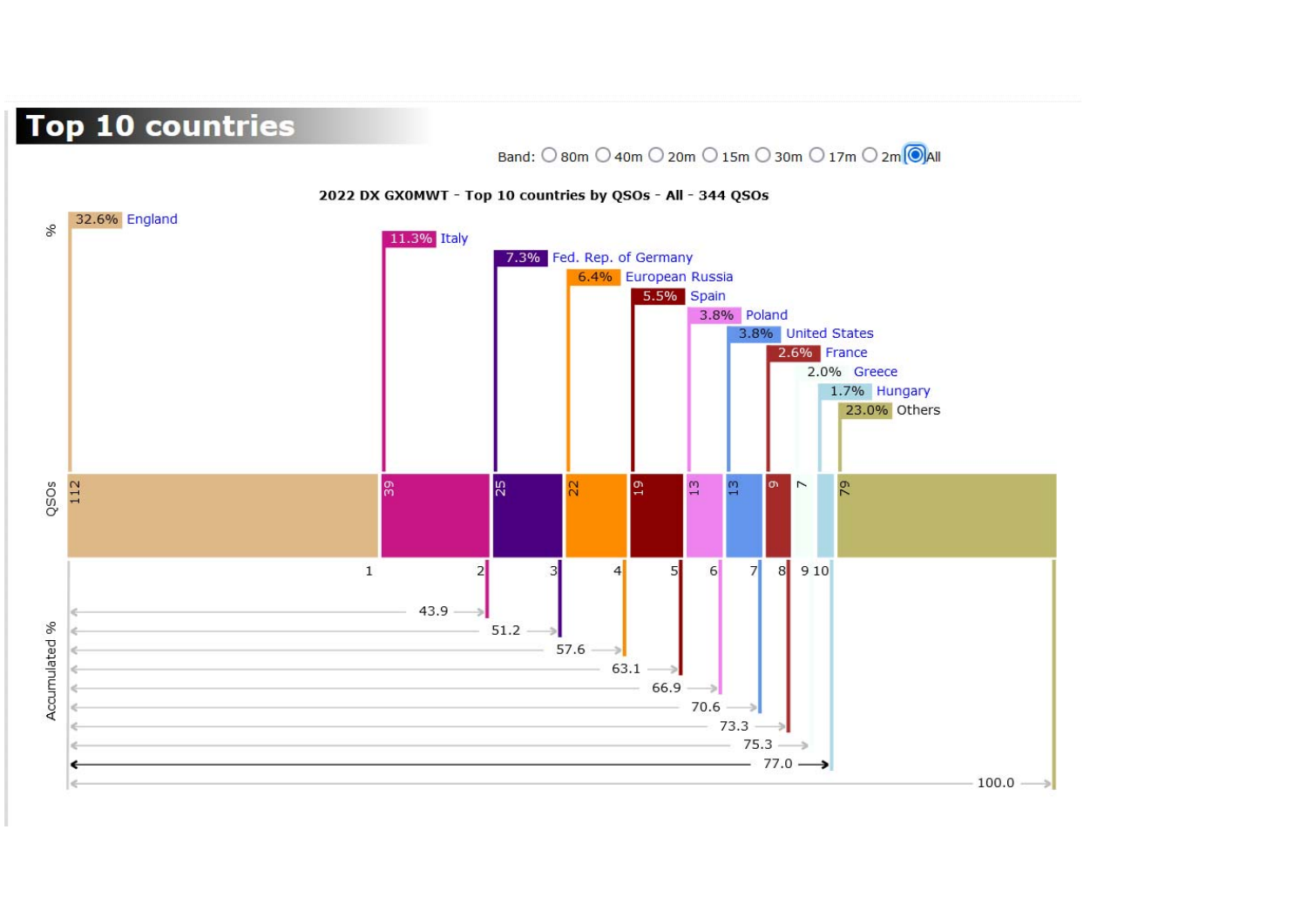## **Countries**

| #              | Cont.        | Country                 | Distance, | QSOs           |  |                     |  |                |                |                         |                |              |                |                |                |                |      |                            |                                                |
|----------------|--------------|-------------------------|-----------|----------------|--|---------------------|--|----------------|----------------|-------------------------|----------------|--------------|----------------|----------------|----------------|----------------|------|----------------------------|------------------------------------------------|
|                |              |                         | km        |                |  | $CW$ DIG SSB 160 80 |  |                |                | $40$ 20                 | $-15$          |              | $10$ 30 17     |                | $\overline{2}$ | <b>All</b>     |      | $\mathbf{0}/_{\mathbf{0}}$ | <b>Bands</b>                                   |
| $\mathbf{1}$   | $AF$ 7X      | Algeria                 | 2680      | $\mathbf{1}$   |  |                     |  |                |                | $\mathbf{1}$            |                |              |                |                |                | $\mathbf{1}$   | 0.3  |                            | $\mathbf{1}$                                   |
| $\overline{2}$ | EU 9A        | Croatia                 | 1400      | $\mathbf{1}$   |  |                     |  |                |                | $\overline{1}$          |                |              |                |                |                | $\mathbf{1}$   | 0.3  |                            | $\frac{1}{1}$                                  |
| 3              | EU CT        | Portugal                | 1510      | $\mathbf{1}$   |  |                     |  |                |                | $\mathbf{1}$            |                |              |                |                |                | $\mathbf{1}$   | 0.3  |                            |                                                |
| 4              | EU DL        | Fed. Rep. of Germany    | 830       | 19             |  | 6                   |  |                | 18             | $\overline{\mathbf{3}}$ |                |              | 3              |                |                | 25             | 7.3  |                            | $-4$                                           |
| 5              | EU E7        | Bosnia-Herzegovina      | 1590      | 2              |  |                     |  |                |                | 2                       |                |              |                |                |                | $\overline{2}$ | 0.6  |                            | $\boxed{1}$                                    |
| 6              | EU EA        | Spain                   | 1340      | 19             |  |                     |  |                | 9              | $\overline{z}$          |                |              | $\overline{2}$ |                |                | 19             | 5.5  |                            | $-4$                                           |
| 7              | EU EA6       | <b>Balearic Islands</b> | 1470      | $\mathbf{1}$   |  |                     |  |                |                | $\mathbf{1}$            |                |              |                |                |                | $\mathbf{1}$   | 0.3  |                            | $\mathbf{1}$                                   |
| 8              | EU ET        | Ireland                 | 540       | $\overline{2}$ |  | 3.                  |  |                | $5^{\circ}$    |                         |                |              |                |                |                | 5 <sup>1</sup> | 1.5  |                            | $\ {\bf 1}\ $                                  |
| 9              | EU EU        | <b>Belarus</b>          | 1980      | 1              |  |                     |  |                |                | $\mathbf{1}$            |                |              |                |                |                | $\mathbf{1}$   | 0.3  |                            | $\frac{1}{2}$                                  |
| 10             | EU F         | France                  | 720       | $\overline{2}$ |  |                     |  |                | 8              | $\overline{1}$          |                |              |                |                |                | 9              | 2.6  |                            |                                                |
| 11             | EU G         | England                 | 0         | 20             |  | 92                  |  | $\overline{2}$ | 77             | $\overline{2}$          |                |              |                |                | 31             | 112            | 32.6 |                            | $\begin{array}{c c}\n4 \\ 1 \\ 2\n\end{array}$ |
| 12             | EU GI        | Northern Ireland        | 450       |                |  | 3                   |  |                | 3              |                         |                |              |                |                |                | 3 <sup>7</sup> | 0.9  |                            |                                                |
| 13             | EU GM        | Scotland                | 510       | $\mathbf{3}$   |  | 3                   |  |                | 5              |                         |                |              | $\mathbf{1}$   |                |                | 6              | 1.7  |                            |                                                |
| 14             | EU GW        | Wales                   | 130       |                |  | 4                   |  |                | $\overline{4}$ |                         |                |              |                |                |                | $\overline{4}$ | 1.2  |                            | $\overline{1}$                                 |
| 15             | EU HA        | Hungary                 | 1530      | 6              |  |                     |  |                |                | $\overline{2}$          | $\overline{2}$ |              | $\overline{2}$ |                |                | 6              | 1.7  |                            |                                                |
| 16             | EU HB        | Switzerland             | 980       | $\mathbf{1}$   |  | 3                   |  |                | $\overline{a}$ |                         |                |              |                |                |                | $\overline{4}$ | 1.2  |                            | $\frac{3}{5}$                                  |
| 17             | <b>EU</b>    | Italy                   | 1520      | 23             |  | 16                  |  | $\mathbf{1}$   | 17             | 13                      | $-5$           |              | 3              |                |                | 39             | 11.3 |                            |                                                |
| 18             | EU IS        | Sardinia                | 1530      | $\mathbf{1}$   |  |                     |  |                |                |                         |                |              | $\mathbf{1}$   |                |                | $\mathbf{1}$   | 0.3  |                            | $\begin{array}{c}\n1 \\ 2 \\ 4\n\end{array}$   |
| 19             | EU *IT9      | Sicily                  | 2080      | $\overline{4}$ |  |                     |  |                |                | $\mathbf{2}$            | $\mathbf{1}$   |              |                | 1              |                | 4              | 1.2  |                            |                                                |
| 20             | NA K         | <b>United States</b>    | 6810      | 13             |  |                     |  |                |                | $\overline{4}$          | 6              |              | $\mathbf{1}$   | $\overline{2}$ |                | 13             | 3.8  |                            |                                                |
| 21             | EU LY        | Lithuania               | 1600      | $\mathbf{1}$   |  |                     |  |                |                | 1                       |                |              |                |                |                | 1              | 0.3  |                            | $\frac{1}{3}$                                  |
| 22             | EU LZ        | Bulgaria                | 2230      | $\overline{4}$ |  |                     |  |                |                | $\mathbf{1}$            | $\overline{2}$ |              |                |                |                | $\overline{4}$ | 1.2  |                            |                                                |
| 23             | <b>EU</b> OE | Austria                 | 1140      | $\overline{2}$ |  | $\mathbf{1}$        |  |                |                | $\overline{2}$          |                |              | $\mathbf{1}$   |                |                | 3              | 0.9  |                            | $\bullet$                                      |
| 24             | EU OH        | Finland                 | 1850      | $\overline{4}$ |  |                     |  |                |                | $\overline{a}$          |                |              |                |                |                | $\overline{4}$ | 1.2  |                            | $\overline{1}$                                 |
| 25             | <b>EU</b> OK | Czech Republic          | 1260      | $\overline{4}$ |  |                     |  |                | $\mathbf{1}$   | $\overline{2}$          | $\mathbf{1}$   |              |                |                |                | 4              | 1.2  |                            | $-3-$                                          |
| 26             | EU OM        | Slovak Republic         | 1570      | $\mathbf{1}$   |  |                     |  |                |                |                         |                |              |                |                |                | $\mathbf{1}$   | 0.3  |                            | $\bullet$                                      |
| 27             | EU ON        | Belgium                 | 470       | $\overline{2}$ |  | $\mathbf{1}$        |  |                | $\mathbf{3}$   |                         |                |              |                |                |                | 3              | 0.9  |                            | $\ 1\ $                                        |
| 28             | EU OZ        | Denmark                 | 890       | $\mathbf{1}$   |  |                     |  |                |                |                         |                |              |                |                |                | $\mathbf{1}$   | 0.3  |                            | $\mathbf{1}$                                   |
| 29             | EU PA        | Netherlands             | 400       |                |  | 3                   |  |                | $\mathbf{3}$   |                         |                |              |                |                |                | 3              | 0.9  |                            | $\frac{1}{2}$                                  |
| 30             | EU S5        | Slovenia                | 1330      | $\overline{4}$ |  |                     |  |                |                | $\overline{2}$          |                |              |                |                |                | $\overline{4}$ | 1.2  |                            |                                                |
| 31             | EU SM        | Sweden                  | 1200      | $\mathbf{1}$   |  |                     |  |                |                |                         |                |              |                |                |                | $\mathbf{1}$   | 0.3  |                            |                                                |
| 32             | EU SP        | Poland                  | 1350      | 12             |  |                     |  |                | $\mathbf{1}$   | 10                      |                |              | $\overline{2}$ |                |                | 13             | 3.8  |                            | $\begin{array}{c} 1 \\ 3 \\ 3 \end{array}$     |
| 33             | EU SV        | Greece                  | 2210      | $\mathcal{I}$  |  |                     |  |                |                | $\overline{2}$          | 3              |              |                | $\overline{2}$ |                | $\overline{7}$ | 2.0  |                            |                                                |
| 34             | <b>EU</b> UA | European Russia         | 2780      | 22             |  |                     |  |                |                | 14                      | $\mathbf{1}$   |              | 6              | $\mathbf{1}$   |                | 22             | 6.4  |                            | $-4$                                           |
| 35             | EU UA2       | Kaliningrad             | 1470      | $\mathbf{1}$   |  |                     |  |                |                | $\mathbf{1}$            |                |              |                |                |                | $\mathbf{1}$   | 0.3  |                            | $\frac{1}{2}$                                  |
| 36             | AS UA9       | Asiatic Russia          | 5280      | 3              |  |                     |  |                |                | $\overline{2}$          |                |              |                |                |                | $\overline{3}$ | 0.9  |                            |                                                |
| 37             | AS UN        | Kazakhstan              | 4540      | $\overline{2}$ |  |                     |  |                |                | $\mathbf{1}$            |                |              | $\mathbf{1}$   |                |                | $\overline{2}$ | 0.6  |                            | $\frac{2}{2}$                                  |
| 38             | NA VE        | Canada                  | 5540      | $\mathbf{1}$   |  |                     |  |                |                |                         |                |              |                |                |                | $\mathbf{1}$   | 0.3  |                            | $\vert 1 \vert$                                |
| 39             | SA VP8       | <b>Falkland Islands</b> | 12740     |                |  | 1                   |  |                |                |                         |                | $\mathbf{1}$ |                |                |                | $\mathbf{1}$   | 0.3  |                            | $\overline{1}$                                 |
| 40             | EU YL        | Latvia                  | 1740      | 3              |  |                     |  |                |                | $\mathbf{1}$            |                |              |                |                |                | $\overline{3}$ | 0.9  |                            | $-3$                                           |
| 41             | <b>EU</b> YO | Romania                 | 2040      | $\overline{2}$ |  |                     |  |                |                | $\overline{2}$          |                |              |                |                |                | $\overline{2}$ | 0.6  |                            | $\frac{1}{2}$                                  |
| 42             | EU YU        | Serbia                  | 1840      | 3              |  |                     |  |                |                | $\overline{z}$          |                |              |                |                |                | $\overline{3}$ | 0.9  |                            |                                                |
|                |              |                         |           |                |  |                     |  |                |                |                         |                |              |                |                |                |                |      |                            |                                                |